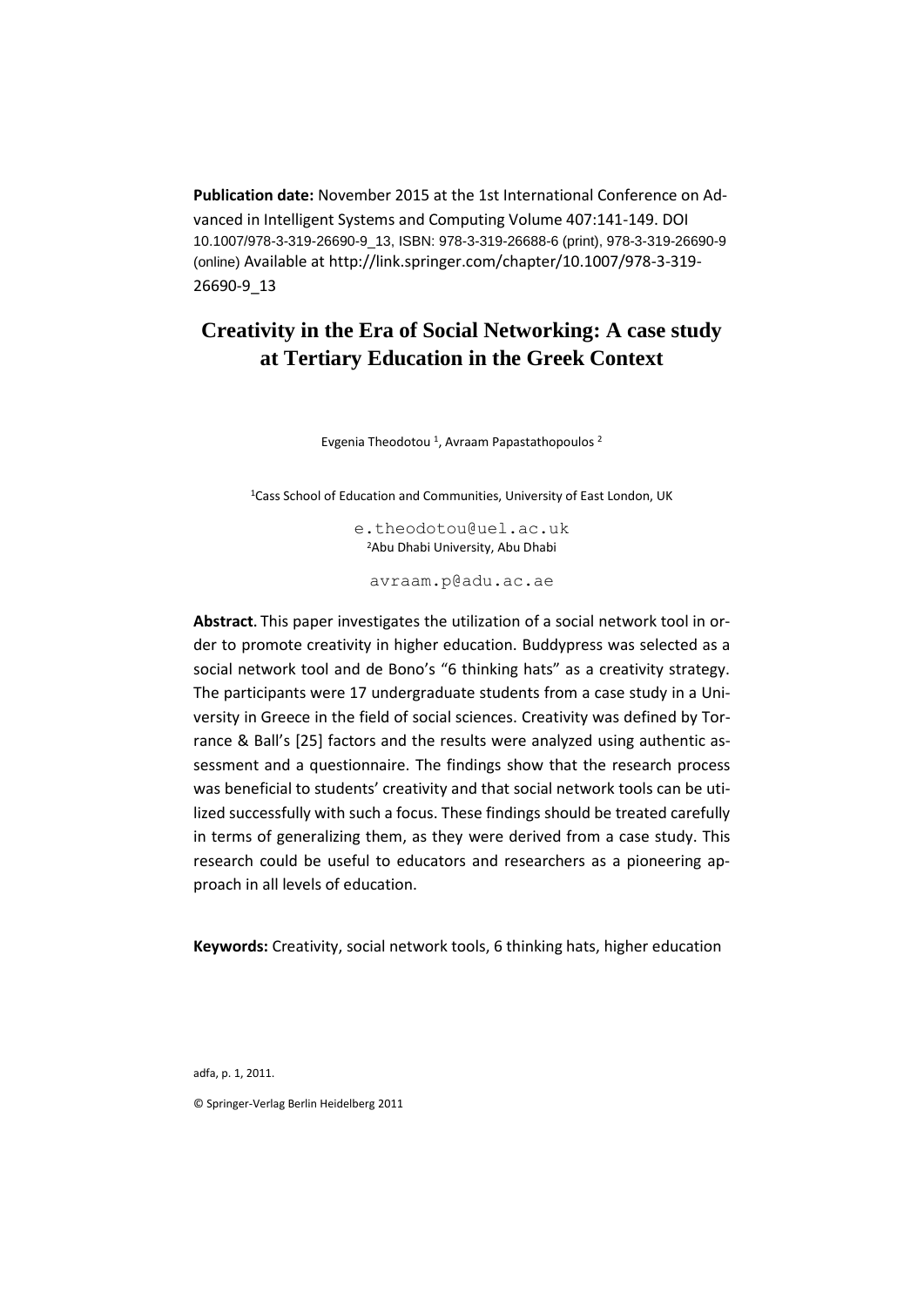### **1 Introduction**

Creativity is a very important element of the educational process at all levels. This is even more important in tertiary education where students are trained to develop their professional and academic skills for the rest of their lives.

The Web 2.0 tools offer substantial and remarkable features that can be used beneficially in education and their interface can promote creativity [5], [13]. Social Network Tools (SNT) are some of the most popular Web 2.0 tools that according to Zhou et al. [29], provide the opportunity to promote creativity because there is common ground between them. It is worth mentioning that SNT enable users to participate actively and exchange information through a creative collaboration without a specialized knowledge.

So far, researchers have focused on the utilization of SNT in students' cognitive development [18], [16], [22], [26]. There are a lot of arguments that SNT can be used to promote creativity but there is limited, if any, research with such a focus. Therefore there is a need to investigate further this aspect.

This piece of research aims to investigate the utilization of a Social Network Tool to promote creativity in Undergraduate students. Creativity was defined according to the 4 factors that were suggested by Torrance & Ball [25] and these are: Fluency, Flexibility, Elaborate any ideas identified and Originality. The research question and sub-questions are:

- 1. Can the application of a SNT, which utilizes de Bono's "6 thinking hats", promote creativity?
	- (a) What are the effects on students' fluency through this strategy in a SNT?
	- (b) What are the effects on students' flexibility through this strategy in a SNT?
	- (c) What are the effects on students' elaboration of any ideas identified through this strategy in a SNT?
	- (d) What are the effects on students' originality through this strategy in a SNT?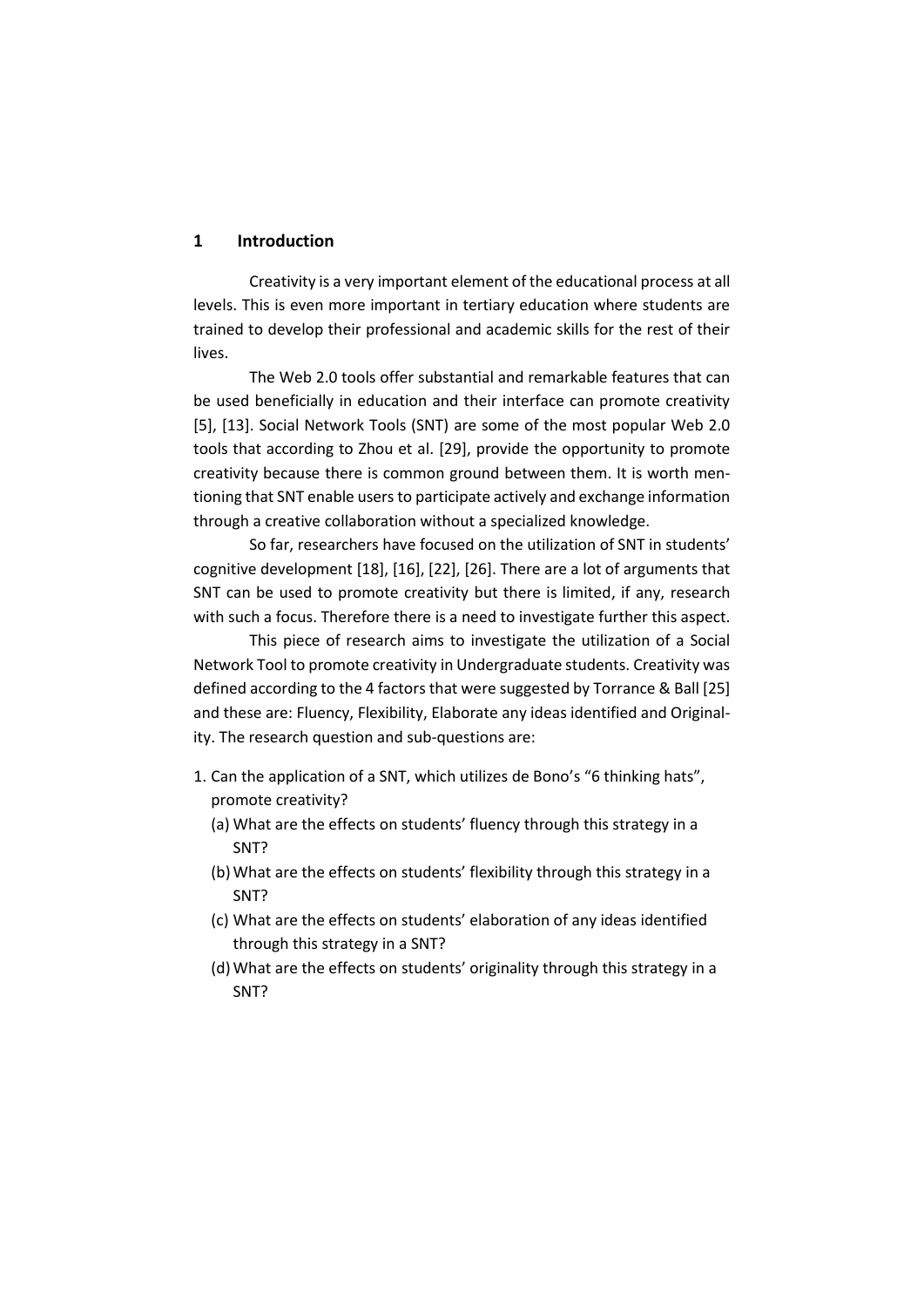### **2 Literature Review on Creativity and Social Network Tools**

According to Dewey [9, p.167), students' active involvement is the cornerstone of the learning process especially in order to acquire new knowledge. Web 2.0 tools offer opportunities for active involvement but, by comparing some of them, it becomes obvious that SNT provide more features to users (Table 1).

|                                              | Web 2.0 Tools |              |              |
|----------------------------------------------|---------------|--------------|--------------|
| <b>Features</b>                              | <b>SNT</b>    | <b>Blogs</b> | <b>Wikis</b> |
| Forum                                        |               |              |              |
| Chat                                         |               |              |              |
| Tagging                                      |               |              |              |
| Groups                                       |               |              |              |
| Friends                                      |               |              |              |
| Profile pages                                |               |              |              |
| <b>File Sharing</b>                          |               |              |              |
| Real time activities                         |               |              |              |
| Post/Publish                                 |               |              |              |
| <b>Build Virtual Communities of Practice</b> |               |              |              |

|  | Table 1. Comparison of Web 2.0 tools |  |  |  |  |
|--|--------------------------------------|--|--|--|--|
|--|--------------------------------------|--|--|--|--|

There are a lot of definitions regarding Social Network Tools [1, 2], [14], [27] but all of them agree that they are tools that provide an electronic and online socialization and interaction among users through the creation of their personal profile. There are a lot of researchers that investigate the effects of SNT on teaching and learning at different levels of education and they all agree on their beneficial outcomes. Bowers-Campbell [1] verify that SNT have positive effects on students' self-efficacy and self-regulation. One year later, Sturgeon & Walker [22] note that SNT make students feel more comfortable as there is an environment of open discussion and some years later, Walker [26] and Reid [19] concluded that SNT contribute positively to students' cognitive development. On the other hand, there are researchers [10], [15] that think differently about the usage of SNT in the educational process as they stressed that SNT might be popular but this does not necessarily mean that they have an educational focus. So, for this purpose SNT need to be used with specific educational techniques.

Similar to this discussion, the research concerning creativity in education has been a main topic of discussion in social sciences. The development of creativity is very important to the advancement of science and society [24]. Creativity is the mental process or activities which include the generation of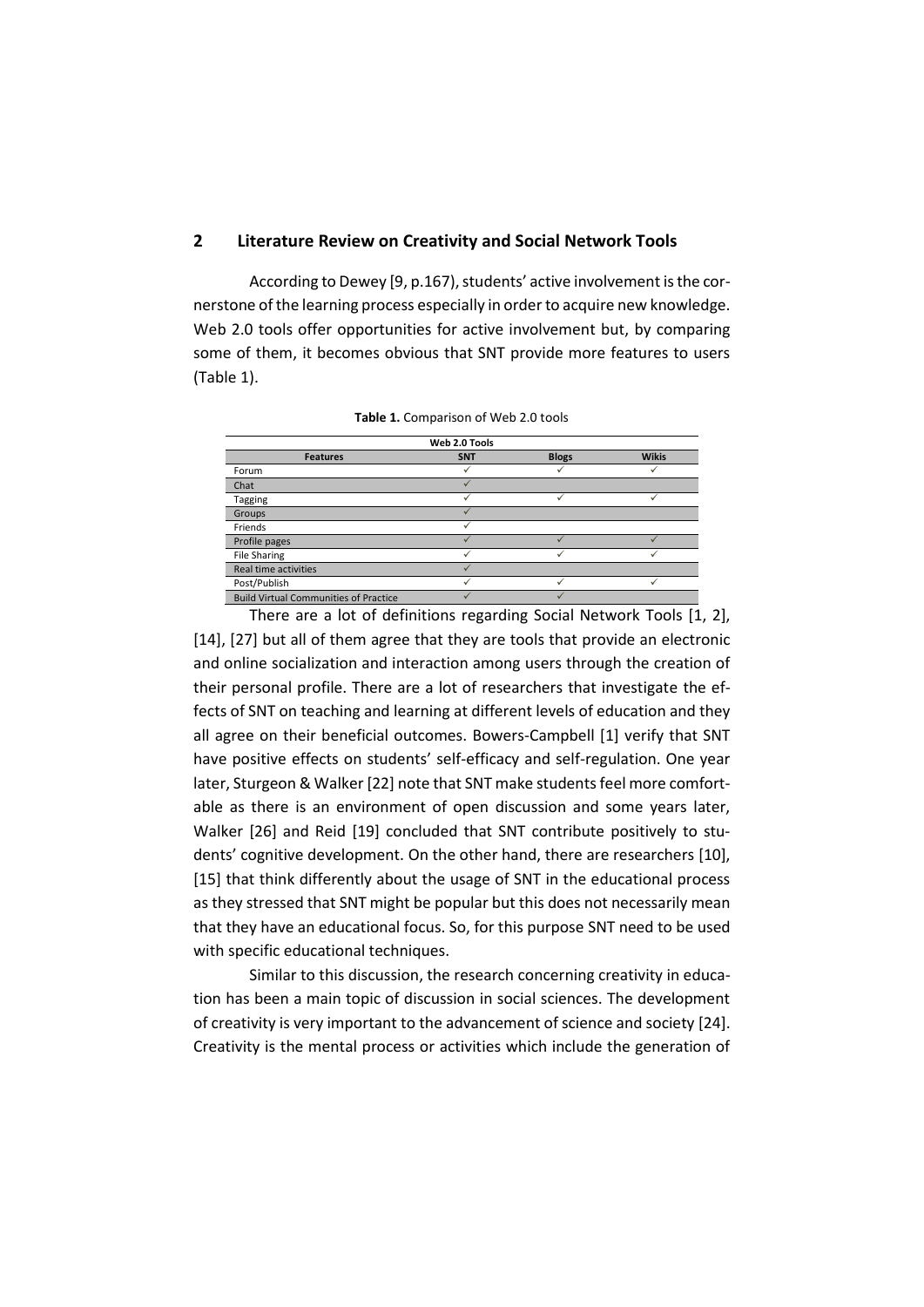new concepts or theories, or association among them [23]. It is also the ability to generate many unique ideas that solve a problematic situation [17].

There are a lot of creativity strategies that have been suggested with specific steps that can be used at a practical level in order to promote creativity. The "6 Thinking Hats" is a creativity strategy that was put forward by de Bono [6, 7, 8] for the development of creative solutions in a problematic situation. Each hat has a different color and represents a different kind of thinking (see Table 2).

| Hat              | <b>Thinking</b>                               |
|------------------|-----------------------------------------------|
| <b>White hat</b> | Known information, facts, data                |
| <b>Red hat</b>   | Emotions, Hunches, Feelings                   |
| Black hat        | Difficulties, problems                        |
| Yellow hat       | Positive, values, benefits                    |
| Green hat        | Possibilities, ideas, solutions, alternatives |
| <b>Blue</b> ha   | Overview, Decision, next steps                |

**Table 2.** The 6 thinking hats of de Bono

This creativity strategy is very popular among researchers at all levels of education. De bono's "6 thinking hats" reinforce active involvement, collaboration and open discussion among the members of the team [11, 12], [18], [20, 21]. It is obvious that this creativity strategy has some common characteristics with SNT, as they both promote open discussion, cooperation and active involvement. Therefore, their combination in a research procedure is an interesting topic to investigate.

## **3 Research Methodology**

This research is a case study in the Greek context which uses a SNT for the development of students' creativity through de Bono's "6 thinking hats". The sample consisted of 17 undergraduate students from a University in Greece in social sciences. A comparison was conducted among different SNT and Buddypress [3] was selected as it was free of charge and had the most features (see Table 3).

| <b>Social Network Tools</b> |                   |             |          |       |  |
|-----------------------------|-------------------|-------------|----------|-------|--|
| <b>Features</b>             | <b>BuddyPress</b> | <b>Ning</b> | Facebook | Diigo |  |
| Free                        |                   |             |          |       |  |
| Safety concerns             |                   |             |          |       |  |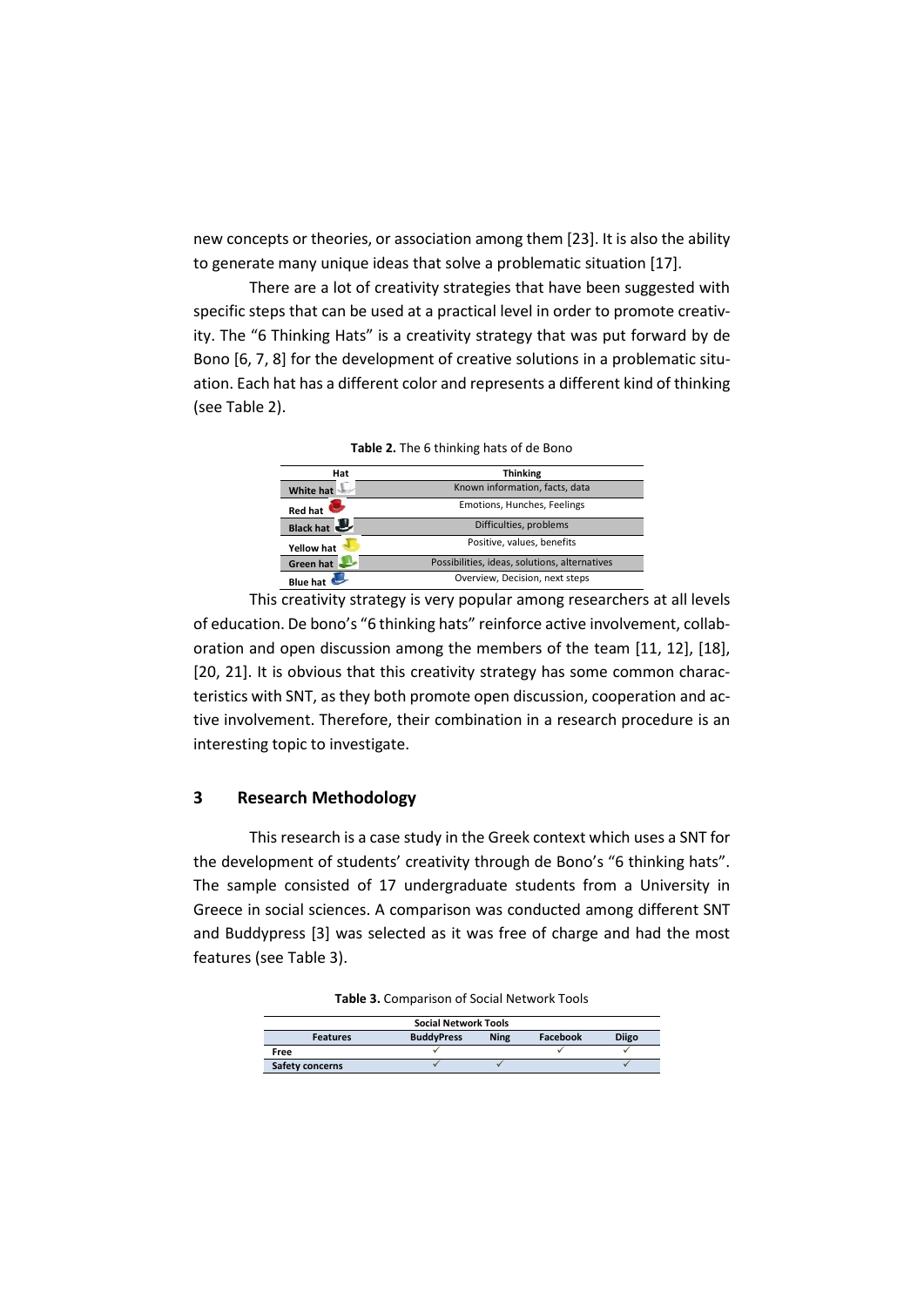| Server-free                |  |  |
|----------------------------|--|--|
| <b>Educational focus</b>   |  |  |
| <b>Users create forum</b>  |  |  |
| <b>Forum</b>               |  |  |
| Chat                       |  |  |
| <b>Messages</b>            |  |  |
| <b>Group formation</b>     |  |  |
| Upload any kind of file    |  |  |
| Select the characteristics |  |  |

It was uploaded to the University's website and access was allowed only to the participants/users. There were 3 types of users with different permissions (Creator, Manager/Teacher, Student) and only the Creator and the Manager/Teacher could invite members to the SNT. Students were divided into 4 groups and they decided the name and the logo of the group. Following this, 4 private groups were formed in the SNT and named after the students' groups. There was, also, one common group "The creativity group" in which the teaching material was. Students were assigned with a real life case scenario in their profession and they had to use the SNT and de Bono's "6 thinking hats" in order to find a solution. Following this they had to submit their proposal as a comic book. Being more specific there were 4 different periods for the students:

- 1. Induction, groups, presentation of SNT, 6 thinking hats strategy and the case scenario
- 2. Teacher announces the beginning of each hat, students discuss in the SNT to find a solution according to the thinking of each hat that de Bono suggests (for example in the white hat students were discussing the general information of the allocated problem, while, in the green hat students were suggesting possible solutions to the problem etc).
- 3. Students present their ideas in a comic book
- 4. Assessment and evaluation

To measure the outcomes of the procedure we used authentic assessment and a questionnaire. Authentic assessment is the measurement of real abilities, capabilities and knowledge in procedures that can be applied in real situations [28]. The comic book and the discussions in the SNT were evaluated based on the 4 creativity factors using Choon-Keong et al.'s [4] methodology. This methodology takes qualitative data and categorizes it (see table 4). In addition, at the end of the research procedure, students completed a questionnaire that was based on Ziogkou & Dimitriadis's [30] research in order to evaluate their experience through the SNT.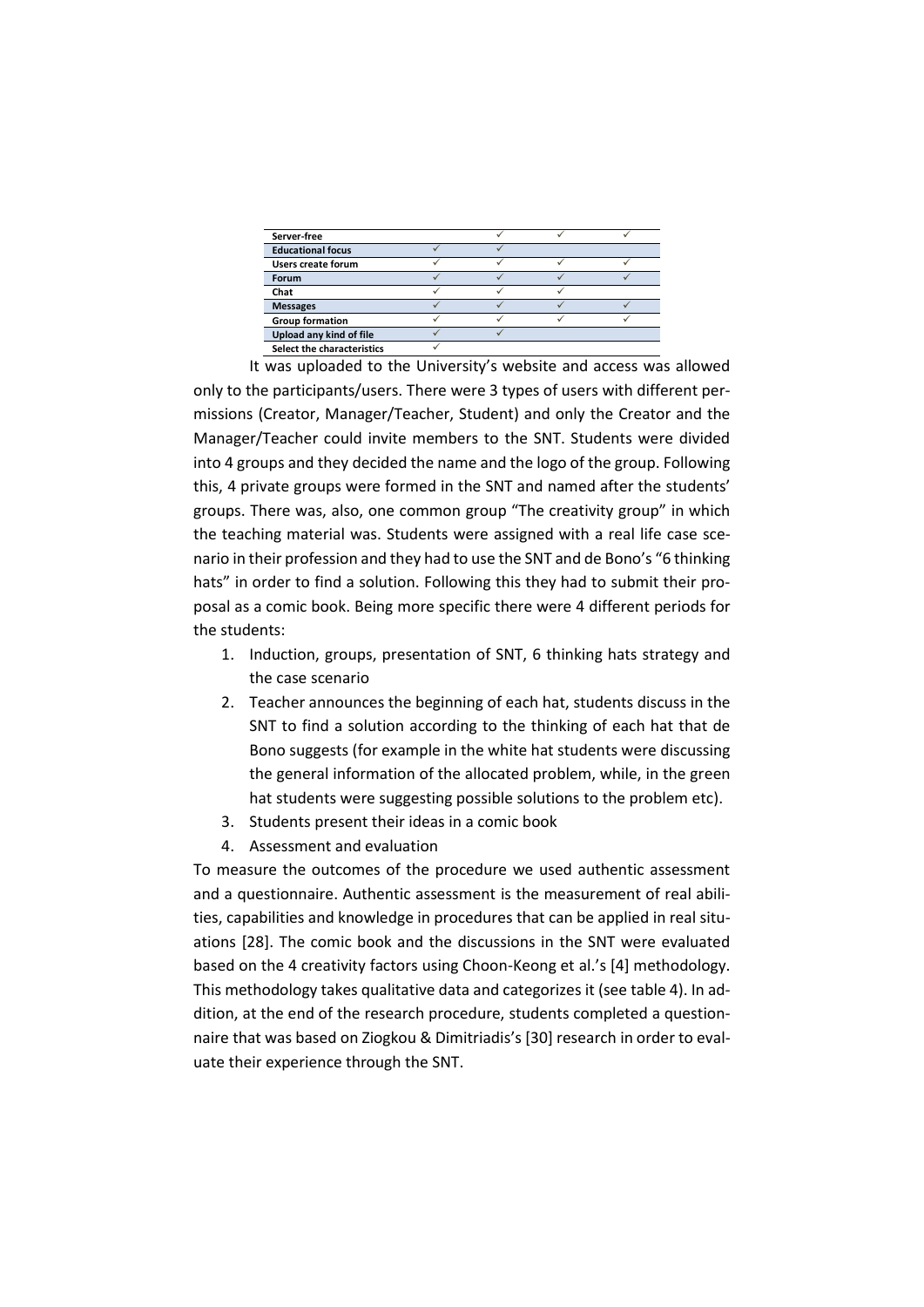#### **Table 4.** Methodology for the evaluation of creativity

| <b>Creativity factors</b> | Scoring criteria                                                                                  | Score awarded                            |
|---------------------------|---------------------------------------------------------------------------------------------------|------------------------------------------|
| <b>Fluency</b>            | The number of different ideas that one can produce                                                | 1 point for each idea                    |
| <b>Flexibility</b>        | The number of categories of ideas that one produces                                               | 1 point for each category                |
| <b>Elaboration</b>        | The number of categories of ideas that one produces                                               | 1 point for each creative elaboration    |
| Originality               | The uniqueness of ideas that one produces as com-<br>pared to the whole sample of ideas suggested | Between 1% & 5%= 1 Point. If 1%=2 points |

For the assessment of originality, we need to measure the ideas of each group and divide them with the total number of all ideas. The outcome is multiplied by 100. If the resulting number is less or equal to 1% then originality is scored with 2 points. If it is greater than 1% and less than 5%, originality is scored with 1 point, while if it is greater or equal to 5% it receives 0 points.

Following this and according to the total score of each team, there is a categorization of the teams in 3 different creativity groups (creative, moderate creative and less creative). These 3 creativity groups are formed by dividing the highest total score by 3.

## **4 Data Analysis and Discussion**

For the authentic assessment, the data from the comic book and the discussion in the SNT were used in order to evaluate creativity. Regarding the data analysis of the discussion of the SNT of the 4 teams, the highest creativity score in the sample of proposed ideas (N=379) was 646. Regarding the data analysis of the comic book of the 4 teams, the highest creativity score in the sample of proposed ideas (N=36) was 63. The data from all teams were successfully related to the creativity factors and there were very interesting and pioneering ideas. However, the last two teams had significantly higher scores than the first two in both measurements (see Table 5).

| Creativity scores from the discussion of SNT |                |                    |                                              |             |                    |
|----------------------------------------------|----------------|--------------------|----------------------------------------------|-------------|--------------------|
| Team                                         | <b>Fluency</b> | <b>Flexibility</b> | <b>Elaboration</b>                           | Originality | <b>Total score</b> |
| Powerpuff girls                              | 48             | 24                 | 39                                           | 83          | 194                |
| <b>Sailormoon</b>                            | 61             | 18                 | 40                                           | 104         | 223                |
| <b>Bad Girls</b>                             | 78             | 45                 | 155                                          | 290         | 568                |
| <b>Little explorers</b>                      | 192            | 46                 | 86                                           | 322         | 646                |
|                                              |                |                    | <b>Creativity scores from the comic book</b> |             |                    |
| <b>Powerpuff girls</b>                       |                |                    |                                              | ጸ           | 17                 |
| Sailormoon                                   |                |                    |                                              | 14          | 35                 |
| <b>Bad Girls</b>                             | 11             | 10                 | 11                                           | 22          | 54                 |
| <b>Little explorers</b>                      | 14             | 12                 | 13                                           | 22          | 61                 |

#### **Table 5.** Creativity scores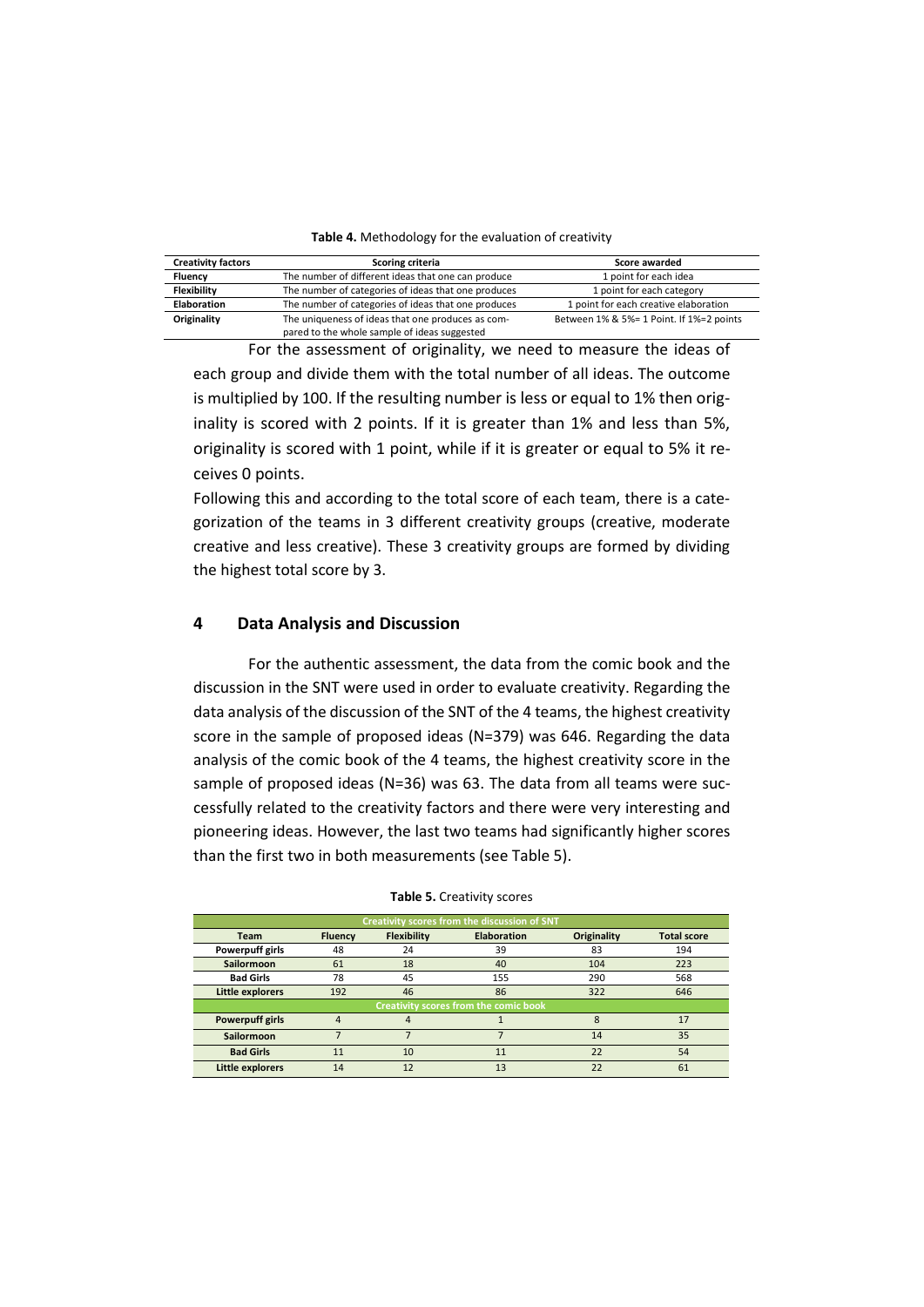Based on the total scores of all teams, the 3 different creativity groups were formed. The data analysis from both the discussion in the SNT and the comic book shows that the groups remained in the same creativity group with no significant decrease (see Table 6).

| Table 6. Creativity groups |
|----------------------------|
|----------------------------|

| Greativity groups from the discussion in the SNT                                    |                 |                      |  |  |  |
|-------------------------------------------------------------------------------------|-----------------|----------------------|--|--|--|
| <b>Moderate Creative</b><br><b>Creative</b><br>Less creative                        |                 |                      |  |  |  |
| 431-646                                                                             | 216-430         | $0 - 215$            |  |  |  |
| Bad Girls (568) Little explorers (646)<br>Powerpuff girls (194)<br>Sailormoon (223) |                 |                      |  |  |  |
| Greativity groups from the Comic Book                                               |                 |                      |  |  |  |
| $42 - 63$                                                                           | $21 - 42$       | $0 - 21$             |  |  |  |
| Bad girls (55) Little explorers (63)                                                | Sailormoon (35) | Powerpuff girls (17) |  |  |  |

After the authentic assessment, there was one more measurement regarding students' views of the research procedure and the use of the SNT. Data from the questionnaire was categorized in 4 factors regarding the SNT learning, usability, efficiency and utilization. Students had to express their views concerning 5-point Likert scale questions. The data analysis shows that the SNT and the research procedure was well received by students as most of them answered positively (see Fig. 1).



**Fig. 1.** Data from the questionnaire

Analyzing the data further, it can be argued that there are some very interesting results which can be verified by the existing literature. To answer the research question and sub-questions, the ideas from all teams covered successfully all creativity factors and there were very good examples that could be implemented in everyday practice in order to meet the upcoming challenges. SNT can offer direct and immediate interaction and this enables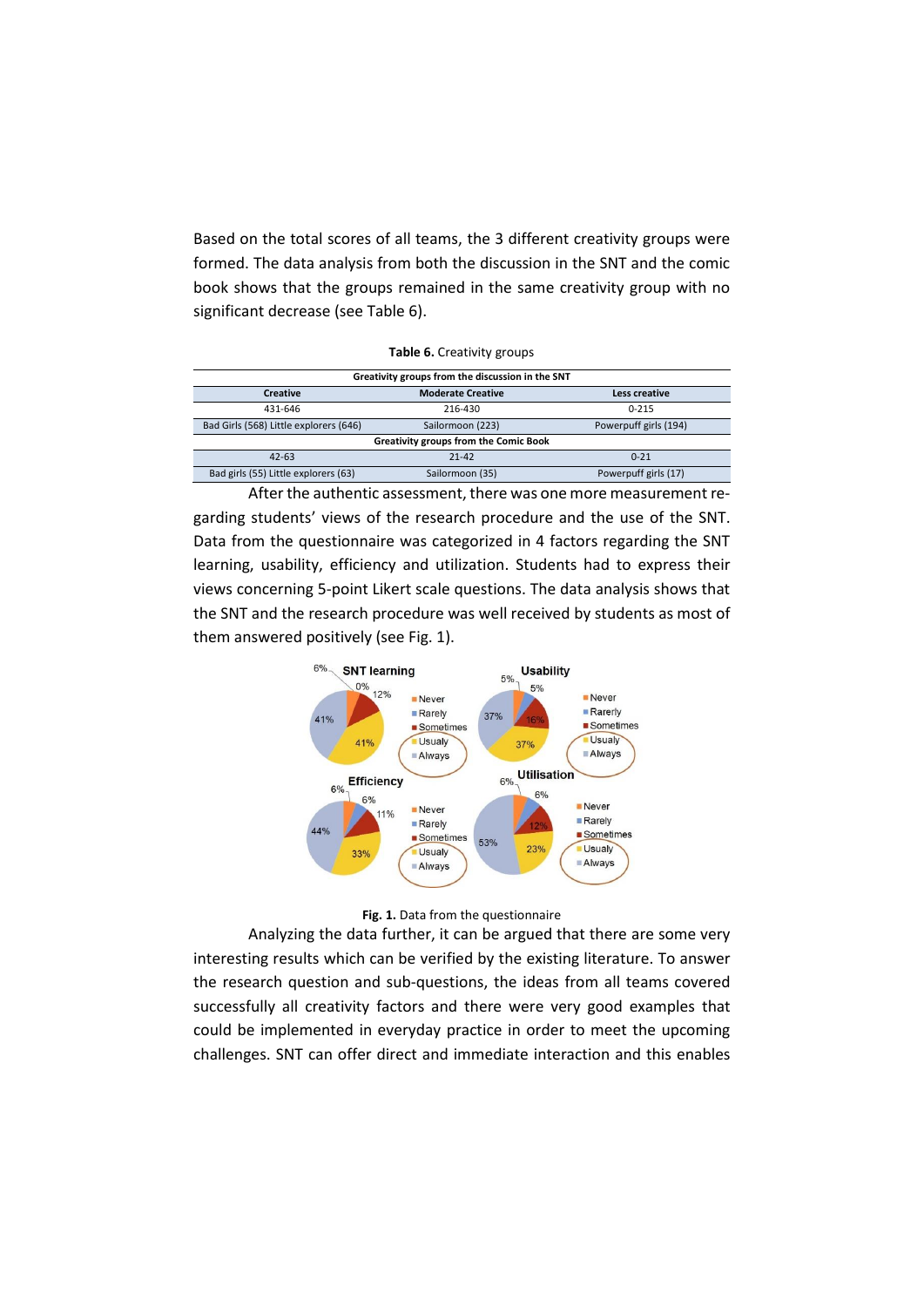communication among the members of the team. This was very important in the successful outcomes of the research procedure and it is also verified by researchers [1], [22] that conclude that SNT make learning more interesting as they offer an open discussion.

The teams displayed the same progress with no significant decrease in the creativity groups in both measurements with authentic assessment. This can be attributed to the fact that the SNT make students to become actively involved as they have attractive features. This is also verified by literature, as Na-songkhla [16] claims that SNT provides the opportunity to present the teaching material in a stimulating way to students. It has to be acknowledged that SNT are widely used in everyday life and thus participants were familiar with the research procedure.

As stated earlier, there are a lot of arguments supporting the idea that SNT can promote creativity but up to now, there is no, if any, research with such a focus. This piece of research shows positive outcomes in the beneficial use of SNT concerning students' creativity. However, the data should be treated carefully as it was from a case study and thus the sample size was limited. This research could be helpful to researchers and to those who seek pioneering approaches to all levels of education.

# **5 Conclusions**

This research examined the use of a SNT to promote creativity in undergraduate students in a case study in a University in Greece. Buddypress was selected as a SNT, in which students utilized de Bono's "6 thinking hats". The data demonstrated the beneficial outcome of the research procedure and that the procedure in general was well received by the students. Findings should be treated carefully as they were derived from a case study and the sample size was small. It would be interesting to further investigate this in a bigger sample and with more Web 2.0 tools. This research could be beneficial to researchers and to those who seek innovative approaches to all levels of education.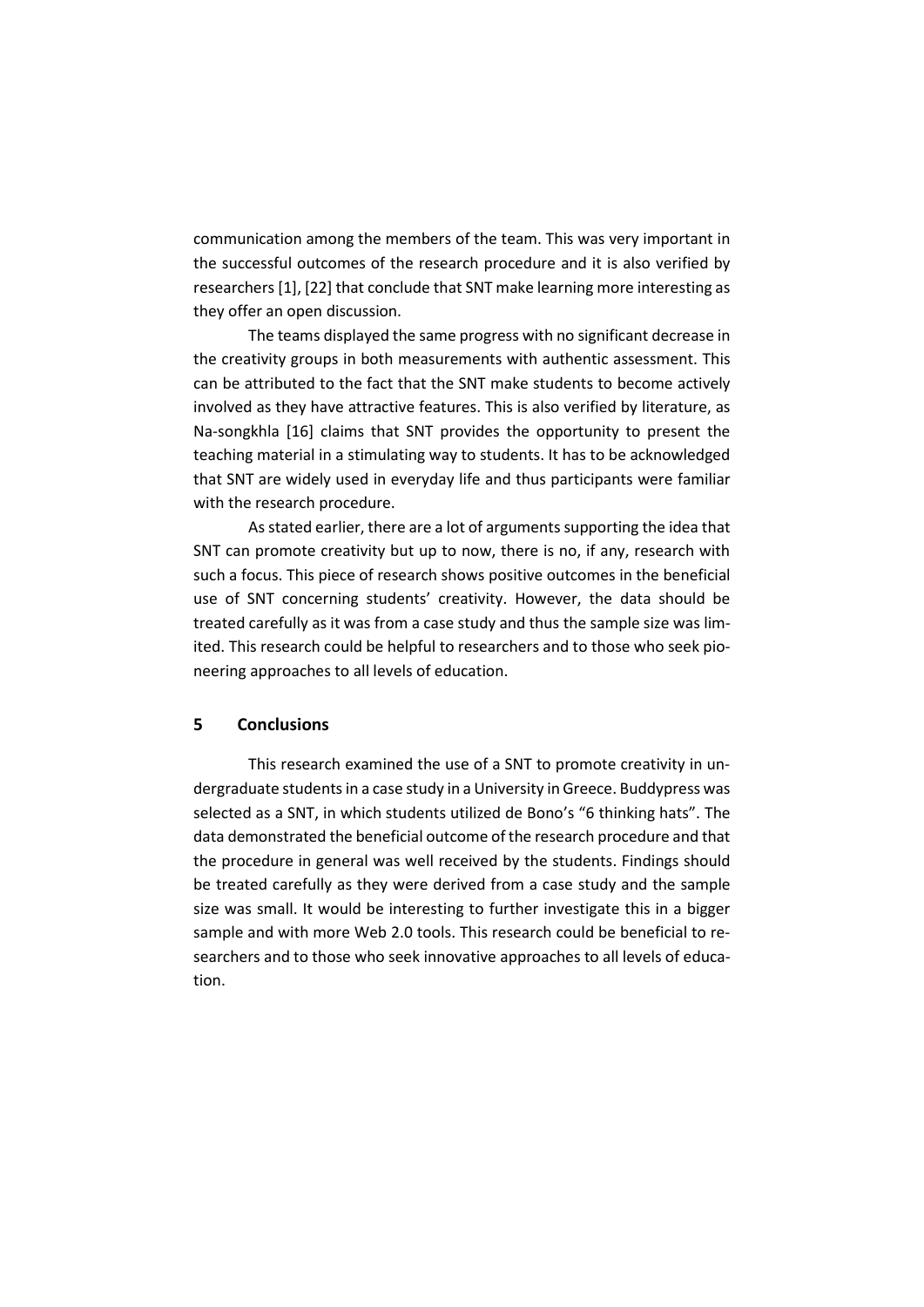### **References**

- 1. Bowers-Campbell, J.: Cyber "Pokes": Motivational antidote for developmental college readers. Journal of College Reading and Learning, 39, 1, 74-87 (2008)
- 2. Boyd, D.M., Ellison, N.B.: Social network sites: Definition, history and scholarship. Journal of Computer-Mediated Communication, 13, 1, 210-230, (2007)
- 3. BuddyPress.org, <http://buddypress.org/>
- 4. Choon-Keong, T., Kean-Wah, L., Baharuddin, A., Jamalludin, H. (2010). Training and measuring creativity using computer-based morphological analysis method. Proceedings of the 5 th MIT LINC Conference, Boston 23-25 May. USA.
- 5. Chui, M., Miller, A., Roberts, R.P.: Six ways to make Web 2.0 work. Business Technology. Retrieved 26th November 2011 from: [http://www.rachelcolic.com/docu](http://www.rachelcolic.com/documents/6%20Ways%20to%20Make%20Web%202.0%20Work.pdf)[ments/6%20Ways%20to%20Make%20Web%202.0%20Work.pdf](http://www.rachelcolic.com/documents/6%20Ways%20to%20Make%20Web%202.0%20Work.pdf) (2009)
- 6. de Bono, E.: Exploring patterns of…serious creativity. The Journal for Quality and Participation, 18, 5, 12-18 (1995)
- 7. de Bono, E.: Handbook for the positive revolution. England, Penguin Books (1992)
- 8. de Bono, E.: Six thinking hats: Revised and updated. Boston, New York, London, Little, Brown and Company (1999)
- 9. Dewey, J.: Democracy and Education: An Introduction to the Philosophy of Education. New York, The Macmillan Company (1916)
- 10. Greenhow, C.: Tapping the wealth of social networks for professional development. Learning & Learning with Technology, 36, 8, 10-11 (2009)
- 11. Kwok, R.C.-W., Cheng, S.H., Ip, H.H.-S., Kong, J.S.-L.: Design of affectively evocative smart ambient media for learning. Computers & Education, 56, 1, 101-111 (2011)
- 12. Maroulis, J., Reushle, S.: Bluring of the boundaries: Innovative online pedagogical practices in an Australian Faculty of Education. In: 17<sup>th</sup> Biennial Conference of the Open and Distance Learning Association of Australia. Adelaide, Open Distance Learning Association of Australia (ODLAA) (2005)
- 13. McLoughlin, C., Lee, M.: Social software and participatory learning: Pedagogical choices with technology affordances in the Web 2.0 era. Proceedings ascilite Singapore (2007)
- 14. McVey, M.: To block or not to block? The complicated territory of social networking. School Business Affairs, 75, 1, 27-28 (2009)
- 15. Mishra, P., Koehler, M.: Too cool for school? No way! Using the TPCK framework: You can have your hot tools and teach with them, too. Learning & Learning with Technology, 36, 7, 14-18 (2009)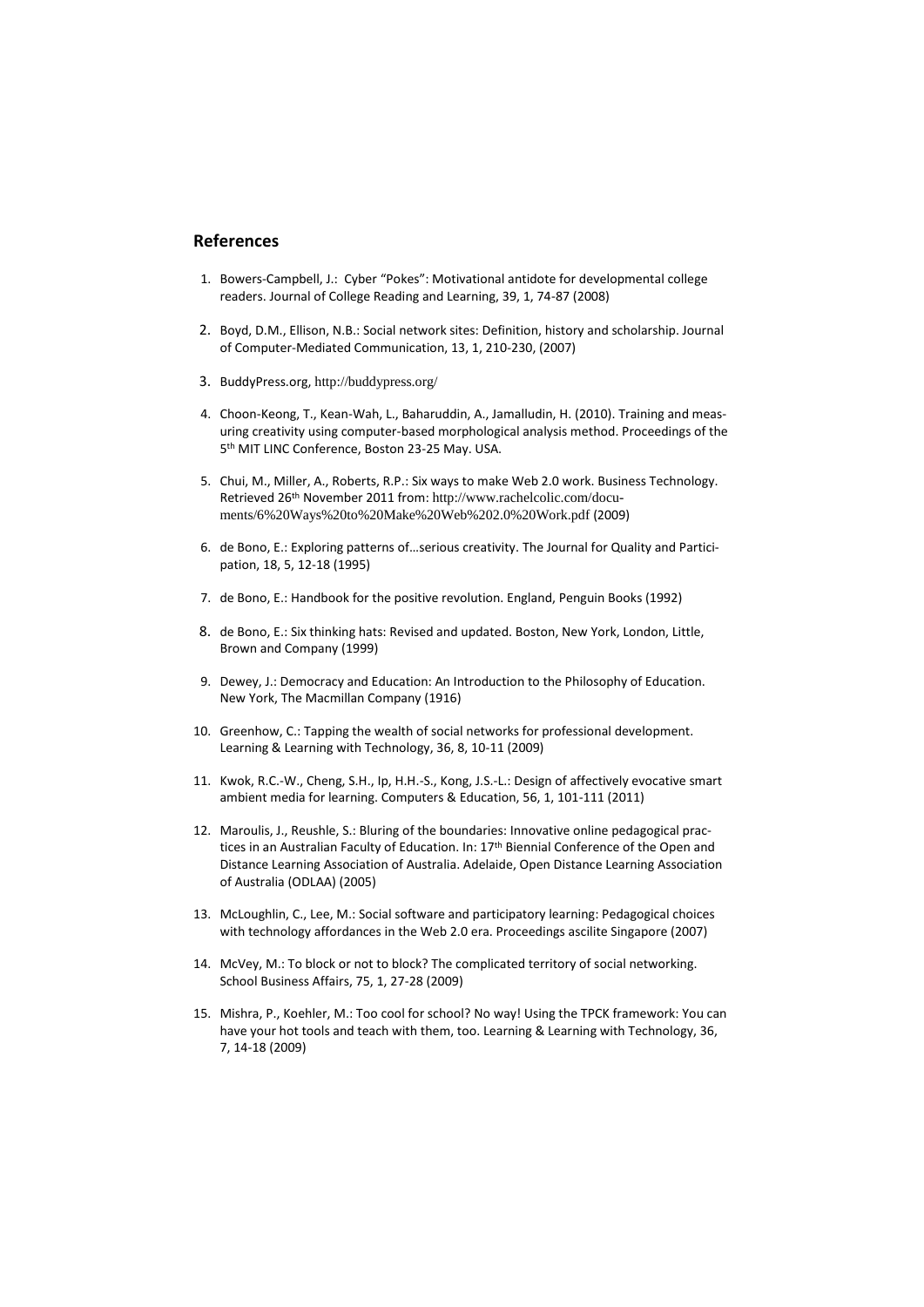- 16. Na-songkhla, J.: Flexible learning in a workplace model: Blended a motivation to a lifelong learner in a social network environment. In: The Annual Meeting of the Association for the Advancement of Computing in Education (AACE). Melbourne, Australia (2011)
- 17. Paraskevopoulos, I.: Dimiourgiki skepsi sto sholeio kai stin ikogenia. Athina, Gelebesis (2008)
- 18. Porcaro, D.: Computer-Supported Collaborative Learning (CSCL) in an Omani undergraduate course: a design-based study. In: The 3rd Annual Forum on e-Learning Excellence: Bringing Global Quality to a Local Context. Dubai U.A.E. (2010)
- 19. Reid, J.: "We don't Twitter, we Facebook": An alternative pedagogical space that enables critical practices in relation to writing. English Teaching: Practice and Critique, 10, 1, 58- 80 (2011)
- 20. Ropes, D.C.: Grounding interventions in the service of Communities of Practice. Proceedings of the 5<sup>th</sup> Conference of the International Human Resource Network. Tilburg, The Netherlands (2007)
- 21. Schellens, T., Van Keer, H., De Wever, B., Valcke, M.: The effects of two Computer-Supported Collaborative Learning (CSCL) scripts on university students' critical thinking. In: The 4th International Conference on Multimedia and Information and Communication Technologies in Education (m-ICTE). Spain (2006)
- 22. Sturgeon, C.M., Walker, C. Faculty on Facebook: Confirm or deny? In: 14th Annual Instructional Technology Conference. Middle Tennessee State University 29-31 March. Murfreeboro, Tennesse (2009)
- 23. Sulaiman, F.: The effectiveness of problem-based learning (PBL) online students' creative and critical thinking in physics at tertiary level in Malaysia. PhD thesis. University of Waikato, New Zealand [Online]. Retrieved 25th October 2011 from [http://researchcom](http://researchcommons.waikato.ac.nz/handle/10289/4963)[mons.waikato.ac.nz//handle/10289/4963](http://researchcommons.waikato.ac.nz/handle/10289/4963) (2011)
- 24. Theodotou, E.: H dimiourgikotita stin epohi ton neon technologion. Athina, Kritiki (2015) (in Greek)
- 25. Torrance, E.P., Ball, O.E.: Torrance tests of creative thinking streamlined (revised) manual, figural forms A & B. Benseville, IL: Scholastic Testing Service (1984)
- 26. Walker, A.: Using social networks and ICTs to enhance literature circles: a practical approach. In: 39th International Association of School Librarianship Conference. Brisbane 27 September-1 October, Australia (2010)
- 27. Watson, S.W., Smith, Z., Driver, J. Alcohol, sex and illegal activities: An analysis of selected facebook central photos in fifty states. Retrieved at 15th October 2011 from <http://www.eric.ed.gov/PDFS/ED493049.pdf> (2006)
- 28. Woolfolk, A.: Educational psychology. 10<sup>th</sup> ed. Boston, Allyn & Bacon (2007)